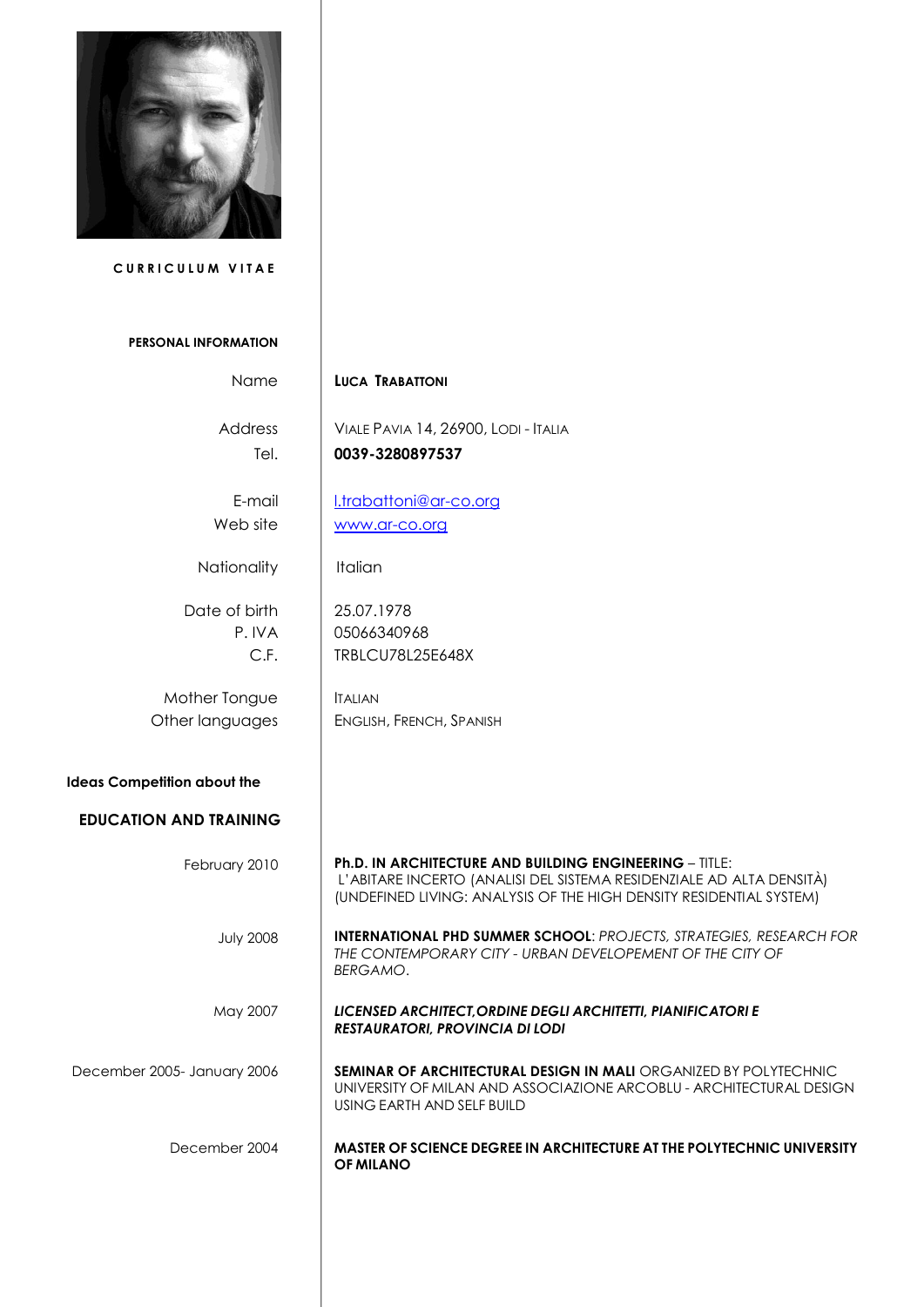| <b>ACADEMIC ACTIVITIES</b> |                                                                                                                                                                                                                                                                                                                                                                                                                                                            |
|----------------------------|------------------------------------------------------------------------------------------------------------------------------------------------------------------------------------------------------------------------------------------------------------------------------------------------------------------------------------------------------------------------------------------------------------------------------------------------------------|
| October 2007 - June 2017   | UNIVERSTY OF PAVIA (PV), FACULTY OF ARCHUTECTURE AND BUILDING<br><b>ENGINEERING,</b>                                                                                                                                                                                                                                                                                                                                                                       |
|                            | <b>PROFESSOR ON CONTRACT:</b><br>• Architettura e composizione architettonica 2<br>(Architectural Design Studio) (a.a. 2016 - 2017)<br>• Architectural Design Studio (modulo)<br>$a.a. 2012-2013$<br>• Architettura e composizione architettonica 1<br>(Architectural Design Studio) (a.a. 2011 - 2012)<br>• Architettura e composizione architettonica 1<br>(Laboratorio) (Architectural Design Studio 1)<br>$(a.a. 2009 - 2010)$<br>$(a.a. 2010 - 2011)$ |
|                            | <b>UNIVERSITY TUTOR:</b>                                                                                                                                                                                                                                                                                                                                                                                                                                   |
|                            | • Composizione architettonica 2 (Architectural<br>Design Studio 2)<br>$(a.a. 2007/08 - 2008/09)$<br>· Progettazione del Paesaggio (Urban Design)<br>(a.a. 2008/09)<br>· Disegno dell'architettura (Architectural Drawing)<br>$(a.a. 2009/10 - 20010/11 - 2011/12)$<br>• Composizione architettonica 4 (Architectural<br>Design Studio 2)<br>$(a.a. 2010/2011 - a.a. 2011/2012)$                                                                            |
| October 2013 - June 2017   | UNIVERSITY POLITECNICO OF MILANO                                                                                                                                                                                                                                                                                                                                                                                                                           |
|                            | • PROFESSOR ON CONTRACT:<br>Architectural design 3<br>$(a.a. 2016-2017)$                                                                                                                                                                                                                                                                                                                                                                                   |
|                            | • UNIVERSITY TUTOR:<br>Architectural design 3<br>$\bullet$<br>$(a.a. 2013/2014 - a.a. 2014/2015 - a.a. 2015-2016)$                                                                                                                                                                                                                                                                                                                                         |
|                            | <b>OTHER ACTIVITIES</b>                                                                                                                                                                                                                                                                                                                                                                                                                                    |
| <b>July 2015</b>           | PROFESSOR of the WORKSHOP "WAKEMAKE"<br>Realization of street furniture, Engineering University of Tor Vergata, Rome                                                                                                                                                                                                                                                                                                                                       |
| July 2011 - September 2013 | PROFESSOR of the WORKSHOP GAZASCHOOL, INSIDE THE<br>MASTER IN SUSTAINABLE ARCHITECTURE I.E.D. (istituto europeo di design), Turin                                                                                                                                                                                                                                                                                                                          |
| April 2014                 | <b>WORKSHOP COORDINATOR - COSTRUIRE COL CARTONE RICICLATO</b><br>Realization of recovered paper furniture for the opening of Spazio Yatta,<br>Fuori Salone del mobile, Milan                                                                                                                                                                                                                                                                               |
| September 2014             | <b>PROFESSOR of the WORKSHOP - LOW TECH</b><br>Workshop, Selinunte Summer School 2013 organized by<br>AIAC - ASSOCIAZIONE ITALIANA DI ARCHITETTURA E CRITICA                                                                                                                                                                                                                                                                                               |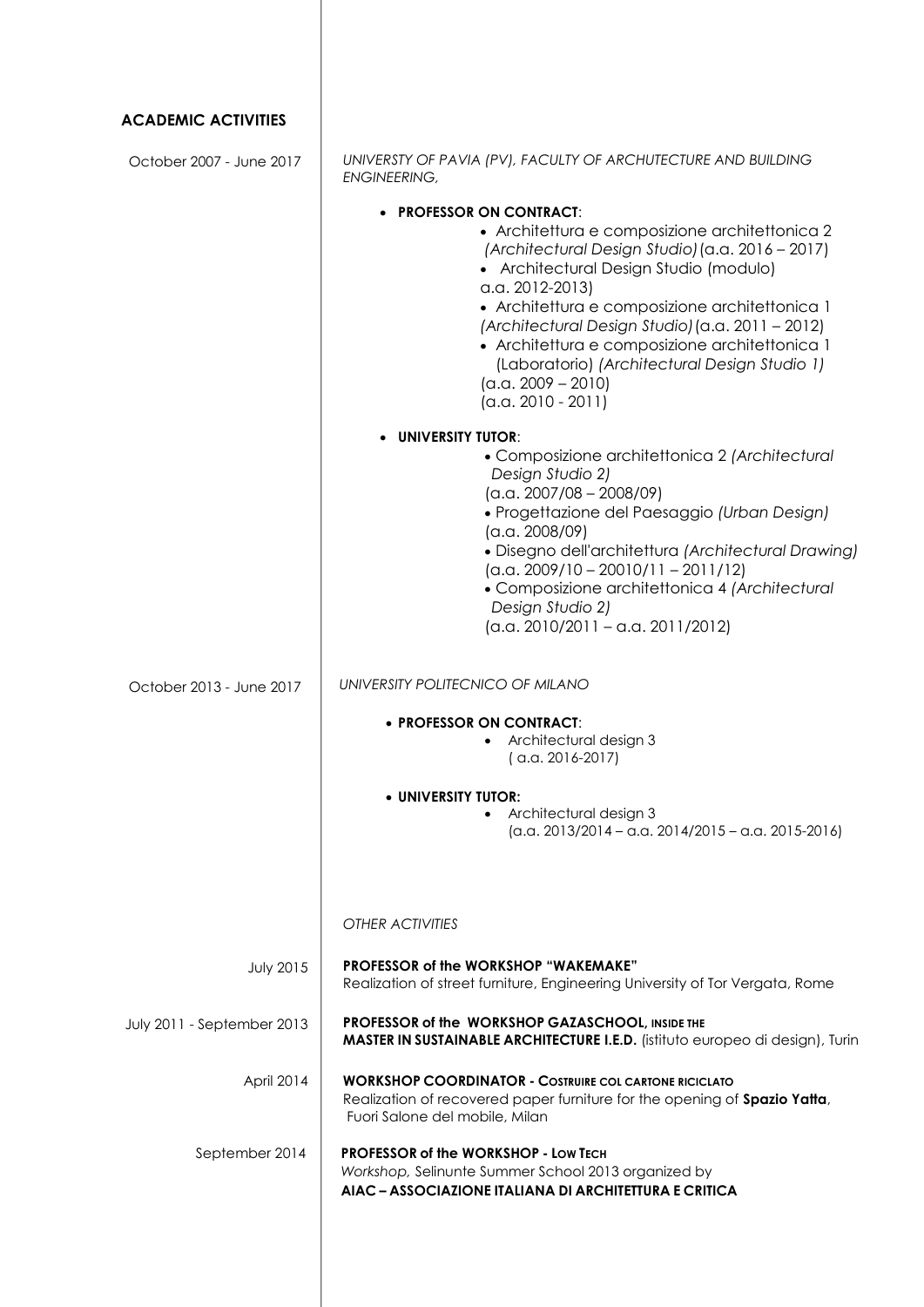| September 2013   | <b>WORKSHOP COORDINATOR-risORTI urbani</b><br>Self build workshop, master PAESAGGI STRAORDINARI in collaboration with La<br>NUOVA ACCADEMIA DI BELLE ARTI DI MILANO (NABA) and Locate di Triulzi<br>Municipality (Milan)                                                              |
|------------------|---------------------------------------------------------------------------------------------------------------------------------------------------------------------------------------------------------------------------------------------------------------------------------------|
| <b>June 2012</b> | <b>PROFESSOR of the WORKSHOP - SELF COSTRUCTION LAB "+HOUSING - CO2"</b><br>workshop organized in collaboration with<br><b>INARCH Lazio and ITALCEMENTI</b> in order to realize a modular living pod                                                                                  |
| September 2011   | PROFESSOR of the WORKSHOP - Ecoweek - workshop w3, about refugee<br>camp                                                                                                                                                                                                              |
| <b>June 2008</b> | <b>TUTOR</b> at JOINTLY - ORGANIZED ACADEMIC EXCHANGE PROGRAM DESIGN<br>WORKSHOP CULTURAL CENTER, ARCHITECTURE UNIVERSITY ALDO ROSSI,<br><b>BOLOGNA</b>                                                                                                                               |
|                  | <b>LECTURES</b>                                                                                                                                                                                                                                                                       |
| 06 May 2013      | AUTO- COSTRUZIONE (self consrtuction) a communication about ARCò's<br>activities in Palestinian Territory organized by the group VIVIAMOLAQ during a<br>Seminar of self-costruction<br>(see Annex 01.)                                                                                |
| 14 February 2012 | TRA BELLEZZA E PARSIMONIA (Between beauty and sparingly) at the<br>Polytecnichs of Turin<br>(see Annex 02.)                                                                                                                                                                           |
| 11 May 2009      | CATALAN PUBLIC SPACES - a communication about cataln experience of<br>urban public spaces - at the LANDSCAPE COURSE in UNIVERSTY OF PAVIA<br>(PV), FACULTY OF ARCHUTECTURE AND BUILDING ENGINEERING,<br>(see Annex 03.)                                                               |
| 07 May 2009      | IL DISEGNO DIETRO L'ARCHITETTURA (design behind the architecture) - a<br>communication about the rappresentation of the context and the public<br>space - at the DRAWINING COURSE in UNIVERSTY OF PAVIA (PV), FACULTY OF<br>ARCHUTECTURE AND BUILDING ENGINEERING,<br>(see Annex 04.) |
| 21 April 2009    | PARLARE CON I NUMERI (speak with numbers) - a communication about the<br>rappresentation of the context and the public space - at the DRAWINING<br>COURSE in UNIVERSTY OF PAVIA (PV), FACULTY OF ARCHUTECTURE AND<br><b>BUILDING ENGINEERING,</b><br>(see Annex 05.)                  |
| 11 January 2009  | GIO PONTI E CACCIA DOMINIONI (designing in vertical)<br>at the ARCHITECTURAL COMPOSITION 2 in UNIVERSTY OF PAVIA (PV), FACULTY<br>OF ARCHUTECTURE AND BUILDING ENGINEERING,<br>(see Annex 06.)                                                                                        |
| 22 January 2008  | PROGETTARE IN VERTICALE (designing in vertical)<br>Communication on the work done during the PHD International Summer<br>School in Bergamo at the ARCHITECTURAL COMPOSITION 3 in UNIVERSTY OF<br>PAVIA (PV), FACULTY OF ARCHUTECTURE AND BUILDING ENGINEERING,<br>(see Annex 07.)     |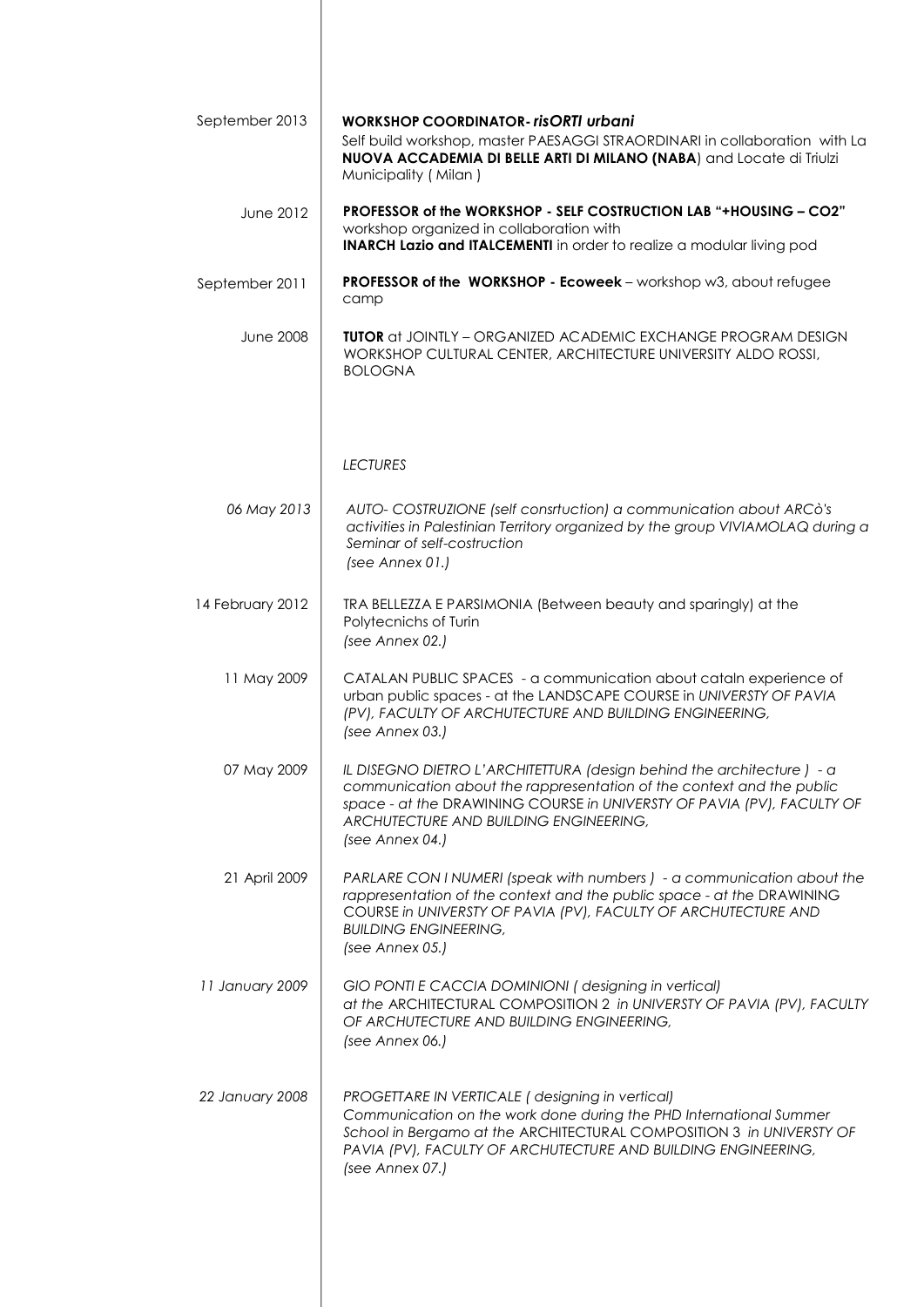| 2008 - 2016 | <b>THESIS SUPERVISOR, UNIVERSTY OF PAVIA (PV), ARCHUTECTURE AND</b><br>$\bullet$<br><b>BUILDING ENGINEERING,</b>                                                                                                                                                                                                                                                                                               |
|-------------|----------------------------------------------------------------------------------------------------------------------------------------------------------------------------------------------------------------------------------------------------------------------------------------------------------------------------------------------------------------------------------------------------------------|
|             | RESIDENZA E COLLETTIVITA'. Trasformazione dell'ex linificio canapificio<br>$\bullet$<br>di Lodi in un nuovo insediamento abitativo<br>(RESIDENCE AND COMMUNITY, transformation project of an industrial<br>building in Lodi)<br>Student MATTEO CABRINI - a.a. 2015/2016                                                                                                                                        |
|             | <b>PROGETTARE IN CONTESTI INFORMALI. Il mercato Georgi Dimitrov a</b><br>Maputo<br>(ARCHITECTURAL DESIGN IN INFORMAL CONTEXT, Georgi Dimitrov's<br>street market in Maputo)<br>Student FEDERICA FLORES - a.a. 2015/2016                                                                                                                                                                                        |
|             | CO-HOUSING: NUOVE FORME DELL'ABITARE CONTEMPORANEO.<br>$\bullet$<br>Progetto di riuso dell'ex deposito ATM di Lodi<br>(CO-HOUSING:NEW FORM OF LIVING, reuse project of the ex ATM<br>Warehouse in Lodi)<br>Student GIOVANNI BATTISTA ZANABONI - a.a. 2014/2015                                                                                                                                                 |
|             | <b>CONSTRUIRE CON NULLA:</b> progettazione di un centro aggregativo<br>$\bullet$<br>nella periferia non urbanizzata di Oruro in Bolivia<br>(BUILD WITH NOTHING, a cultural center in Oruro, Bolivia)<br>Student ANDREA ZANDALASINI - a.a. 2014/2015                                                                                                                                                            |
|             | UNA SCUOLA IN AUTOCOSTRUZIONE NELLA STRISCIA DI GAZA<br>$\bullet$<br>(A SELF BUILD SCHOOL IN GAZA)<br>Student LORENZO MAGNANI a.a. 2014/2015                                                                                                                                                                                                                                                                   |
|             | <b>COLORARE MISTER BIANCO</b> Tesi sulla rigenerazione urbana<br>$\bullet$<br>(PAINTING MISTER WHITE, a thesis about the urban requalification)<br>Student GIUSEPPE NICOTRA - a.a. 2013/2014                                                                                                                                                                                                                   |
|             | STUDIO PER UN ABITARE CONTEMPORANEO Tesi sulla reinterpretazione<br>٠<br>degli standard edilizi<br>(CONTEMPORARY LIVING STUDY, a thesis about a reinterpretation of<br>the architectural standard)<br>Student DANIELE BRANDI - a.a. 2013/2014                                                                                                                                                                  |
|             | <b>VERNACULA HYBRID, DESIGN OF THE IMPLEMENTATION OF MAE TAO</b><br>$\bullet$<br><b>CLINIC ON THE THAI-BURMA BORDER Tesi sulla reinterpretazione</b><br>dell'architettura vernacolare in Thailandia<br>(VERNACULA HYBRID, DESIGN OF THE IMPLEMENTATION OF MAE TAO<br>CLINIC ON THE THAI-BURMA BORDER, a thesis about the vernicular<br>architecture in Thailandia)<br>Student LUCIA ROCCHELLI - a.a. 2013/2014 |
|             | <b>INNESTI SOSTENIBILI: PROGETTARE SULLE TRACCE DELLA STORIA Tesi sul</b><br>costruire all'interno di un contesto rurale<br>(SUSTAINABLE GRAFT: DESIGNING FOLLOW IN HISTORY'S FOOTSTEP, a<br>thesis about architecture in a rural context)<br>Student LETIZIA PALUMBO - a.a. 2012/2013                                                                                                                         |
|             | UNA SCUOLA A BASSO CONTENUTO TECNOLOGICO A JINBA,<br>$\bullet$<br>CISGIORDANIA Tesi sull'architettura a basso contenuto tecnologico in<br>aree di emergenza<br>(A SUSTAINABLE SCHOOL IN JINBA, CISGIORDANIA, a thesis about<br>sustainable architecture in emergency situation)<br>Student ALICE MARCHETTO - a.a. 2011/2012                                                                                    |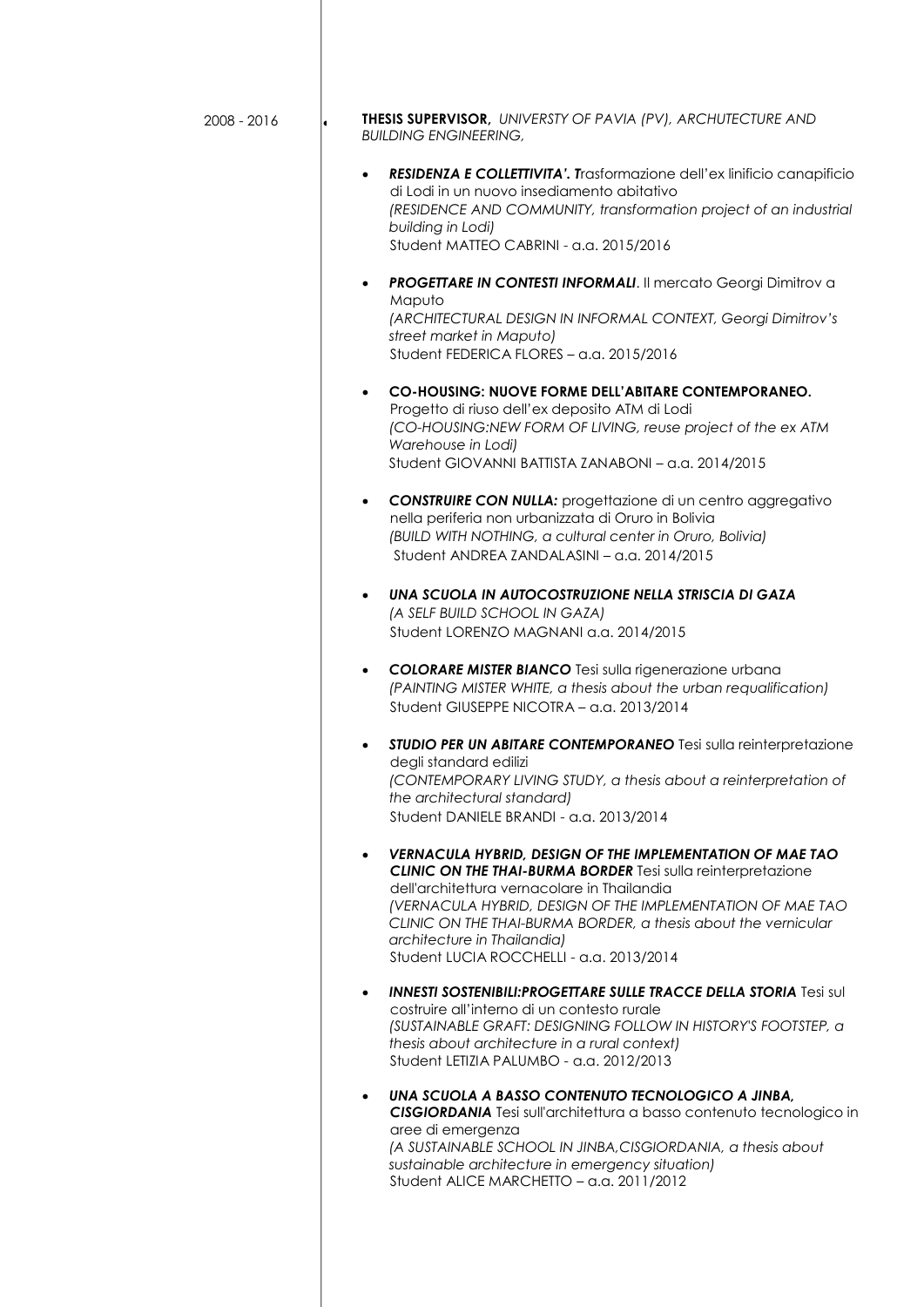*RIPARTIRE DALLA TERRA – PROGETTO DI UNA SCUOLA ECOSOSTENIBILE CON L'UTILIZZO DI TECNICHE COSTRUTTIVE A BASSO CONTENUTO TECNOLOGICO*

*(AN ECO-FRIENDLY SCHOOL BUILDING WITH SUSTAINABLE CONSTRUCTIVE TECHNIQUE)* Student ANGELA FORTE – a.a. 2010/2011

- **PROGETTARE CON I SACCHI DI TERRA** una scuola beduina per la comunità di Kà Abneh *(DESIGNING WITH THE EARTH: a bedouin school for* Kà Abneh*)* Student DELIA ZUCCA - a.a. 2009/2010
- **ABITARE IL PAESAGGIO FLUVIALE strategie compositive per case contemporanee a bassi consumi energetica**  *(LIVING THE FLUVIAL LANDSCAPE: sustainable architectural design of contemporary residence building)* Student STEFANIA PIZZO - a.a. 2008/2009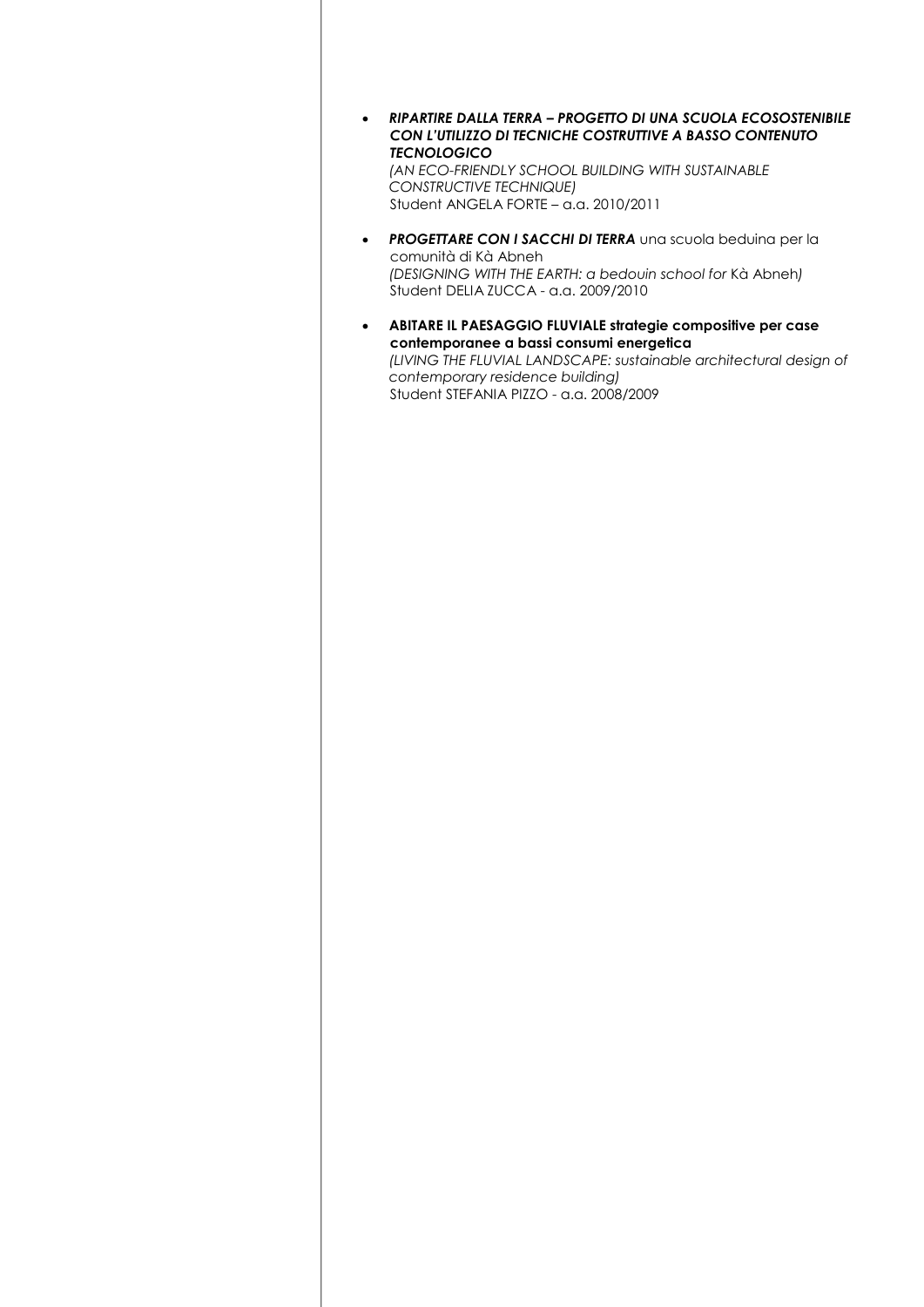| RESEARCH ACTIVITIES | IN 2009 HE FOUNDED TOGETHER WITH OTHER PHD COLLEAGUES THE ARCO DESIGN<br>GROUP. WITH ARCO DEVELOPS AN APPLIED RESEARCH WORK RELATED TO THE THEMES<br>OF REUSE, OF SELF-CONSTRUCTION TECHNIQUES APPLIED TO SUSTAINABLE MATERIALS,<br>OF SUSTAINABLE BUILDING BASED ON THE ENERGY CONTAINMENT PRINCIPLES WITH<br>PASSIVE SYSTEMS AND OF CONSTRUCTIVE SYSTEMS WITH LOW TECHNOLOGICAL<br>CONTENT (LOW TECH). THE RESEARCH WORK IS APPLIED TO SPECIFIC PROJECT REALIZED<br>IN EMERGENCY SITUATION AND CONSIST IN THEORETICAL RESEARCH AND APPLIED<br>WORKING EXPERIMENTATION.<br>ANOTHER IMPORTANT RESEARCH TOPIC, RELATED TO SELF-CONSTRUCTION, IS THE<br>COMMUNICATION OF TECHNICAL SUBJECTS TO UNQUALIFIED PEOPLE THAT LEADS THE<br>GROUP ARCÒ TO DEVELOP ALTERNATIVE COMMUNICATION ASSUMPTIONS SUCH AS<br>INSTRUCTION MANUALS, INTENSIVE COURSES AND WORKSHOPS. |
|---------------------|----------------------------------------------------------------------------------------------------------------------------------------------------------------------------------------------------------------------------------------------------------------------------------------------------------------------------------------------------------------------------------------------------------------------------------------------------------------------------------------------------------------------------------------------------------------------------------------------------------------------------------------------------------------------------------------------------------------------------------------------------------------------------------------------------------------------------------------------------------------|
|                     | THE RESEARCH WORK OF "ARCO" HAVE BEEN PUBLISHED IN SEVERAL INTERNATIONAL<br>MAGAZINES, HAVE PARTICIPATED IN TWO BIENNIALS OF VENICE, IN 2012 AND 2016<br>AND HAVE RECEIVED INTERNATIONAL AWARDS                                                                                                                                                                                                                                                                                                                                                                                                                                                                                                                                                                                                                                                                |
| 2009                | A PROJECT OF A SCHOOL OF TYRES - a project about the possibility of<br>building without foundation, with no water an self-construction technics - (this<br>work brig to the realization of the primary school in Al Khan Al Ahmar)<br>(Member of the Leader Group)                                                                                                                                                                                                                                                                                                                                                                                                                                                                                                                                                                                             |
| 2010                | A PROJECT OF THE RENOVATION OF A SHEET METAL BUILDING WITH ERAT AND<br>BAMBU - a project about the necessity of improvement of the thermal<br>capacity of a sheet metal building with natural materials - (this work bring to<br>the realization of the primary school in Abu Hindi)<br>(Member of the Leader Group)                                                                                                                                                                                                                                                                                                                                                                                                                                                                                                                                           |
| 2011                | A PROJECT OF A SCHOOL OF EARTHBAG - a project about the possibility of<br>building without foundation, with no water an self-costruction technics inside<br>the Gaza Strip - (this work bring to the realization of the kindergarden in Um Al<br>Nasser)<br>(Member of the Leader Group)                                                                                                                                                                                                                                                                                                                                                                                                                                                                                                                                                                       |
| 2012                | EMPTILESS - a research about the soustainability of public public space in<br>Italy- (this work has been exposed to the BIENNALE DI VENEZIA in 2012)<br>(Member of the Leader Group)                                                                                                                                                                                                                                                                                                                                                                                                                                                                                                                                                                                                                                                                           |
|                     | A PROJECT OF A SCHOOL OF STRAW BALE – a project about the possibility of<br>building without under an existent iron covering with self-costruction technics<br>- (this work bring to the realization of two new classes n the primary school in<br>Al Khan Al Ahmar)<br>(Member of the Leader Group)                                                                                                                                                                                                                                                                                                                                                                                                                                                                                                                                                           |
| 2013                | A PROJECT OF A SCHOOL REALIZED WITH EARTH AND STRAW BRICK - a project<br>about the necessity of building a school under the existing tents reusing the<br>tents' structure - (this work bring to the realization of the primary school in<br>Ramadin Al janub)<br>(Member of the Leader Group)                                                                                                                                                                                                                                                                                                                                                                                                                                                                                                                                                                 |
| 2015                | A PROJECT OF A SCHOOL OF GABIONS OF STONE - a project about the<br>possibility of building without foundation, reinterpretating the local stone<br>technics - (this work bring to the realization of the primary school in Al Jabal)<br>(Member of the Leader Group)                                                                                                                                                                                                                                                                                                                                                                                                                                                                                                                                                                                           |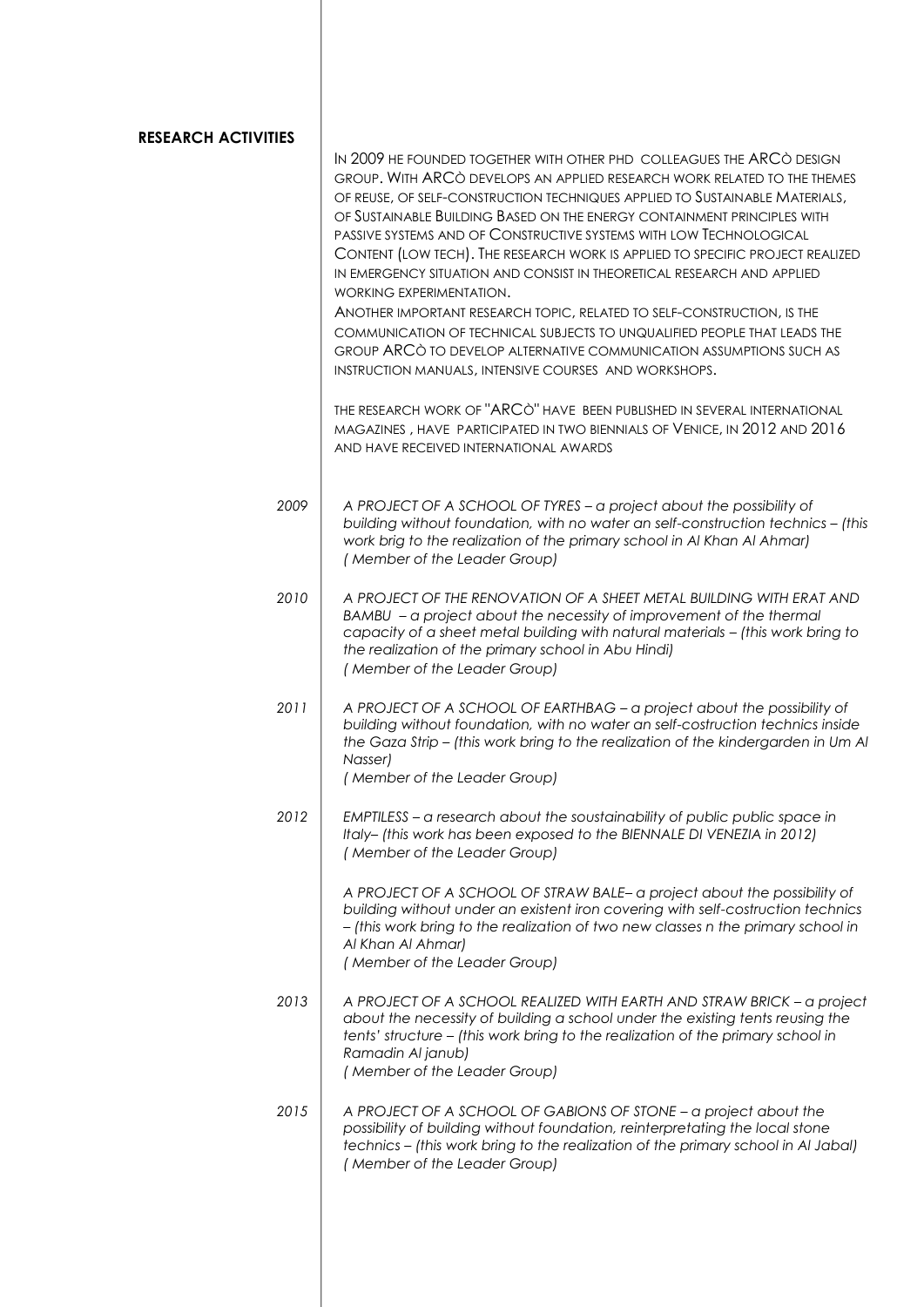| <b>WORK EXPERIENCE</b><br><b>SELECTED WORKS</b> |                                                                                                                                                                                                                                                                                                                                                                                                                                                                                                                                                                                                                                  |
|-------------------------------------------------|----------------------------------------------------------------------------------------------------------------------------------------------------------------------------------------------------------------------------------------------------------------------------------------------------------------------------------------------------------------------------------------------------------------------------------------------------------------------------------------------------------------------------------------------------------------------------------------------------------------------------------|
|                                                 | ARCHITECT AS A MEMBER OF THE CDA AND FOUNDER OF THE GROUP ARCO AND<br>AS A FREELANCE AT THE STUDIO ARIANO                                                                                                                                                                                                                                                                                                                                                                                                                                                                                                                        |
| May 2016                                        | Participation at the BIENNALE DI ARCHITETTURA DI VENEZIA with the<br>project UMA- UNITÀ DI MONITORAGGIO AMBIENTALE.<br>Inside the Italian Pavillion : TAKING CARE, by TAMASSOCIATI,                                                                                                                                                                                                                                                                                                                                                                                                                                              |
| February 2016                                   | ACCESS TO HEBRON, realization of a system of public space in Hebron,<br>Palestine, with particular attention to environmental mitigation systems and to<br>the elimination or overcoming of the architectural barriers.                                                                                                                                                                                                                                                                                                                                                                                                          |
| <b>March 2015</b>                               | DESIGN AND REALIZATION OF THE CALICANTUS CAFE', CASTELLO SFORZESCO,<br>MILAN, realized by the company OMMG Fabbri Marchesi and designed in<br>collaboration with arch. Eleonora Ariano                                                                                                                                                                                                                                                                                                                                                                                                                                           |
| <b>March 2015</b>                               | DESIGN AND REALIZATION OF SUSTAINABILITY HUB, A DEMONSTRATIVE<br><b>GREENHOUSE, FOR NOVAMONT E LAVAZZA, in the public space Cascina</b><br>Cuccagna in Milan                                                                                                                                                                                                                                                                                                                                                                                                                                                                     |
| <b>July 2015</b>                                | DESIGNING OF THE ENVIRONMENTAL MITIGATION WORK AT THE PURIFIER OF<br>MONZA in collaboration with Studio Hydra s.r.l., Artifoni s.p.a., Tecam s.r.l.,                                                                                                                                                                                                                                                                                                                                                                                                                                                                             |
| September 2014                                  | FINAL DESIGN OF THE POLISH PAVILLION AT EXPO 2015 IN MILAN, FUTURA<br><b>DESIGN STUDIO</b>                                                                                                                                                                                                                                                                                                                                                                                                                                                                                                                                       |
| July 2009 - March 2015                          | Realization of cooperation projects of some scholastic building, using<br>unconventional technique, reinterpreting vernacular technologies<br>and using natural or recovered materials.                                                                                                                                                                                                                                                                                                                                                                                                                                          |
|                                                 | 2015 THE SCHOOL OF STONE<br>(primary school in Al Jabal - Palestine)<br>2013 LA SCUOLA SOTTO LE TENDE<br>(primaty school in Ramadin - Palestine))<br>2013 REMOVABLE CLINIC - PROGETTO DI CLINICA MOBILE<br>a project of a clinic movabel pod in collaboration with UNDP and<br>italian cooperation)<br>2011 LA TERRA DEI BAMBINI<br>(kindergarten in Um Al Nasser, inside the Gaza Strip, designed in<br>collaboration with arch. Mario Cucinella MCA architects<br>2010 THE SCHOOL OF BAMBOO<br>(primary school in Abu Hindi - Palestine)<br><b>2009 THE SCHOOL OF TYRE</b><br>(primary school in Al Khan al Ahmar - Palestine) |
| 2013                                            | As a freelance, in collaboration with IVOC s.rl.<br>Cemetery developement design<br><b>Cemetery of Paderno Dugnano (MI)</b><br>Cemetery of San Fiorano (LO)<br><b>Cemetery of Dugnano (MI)</b><br><b>Cemetery of Palazzolo (MI)</b><br>Cemetery of Livraga (LO)                                                                                                                                                                                                                                                                                                                                                                  |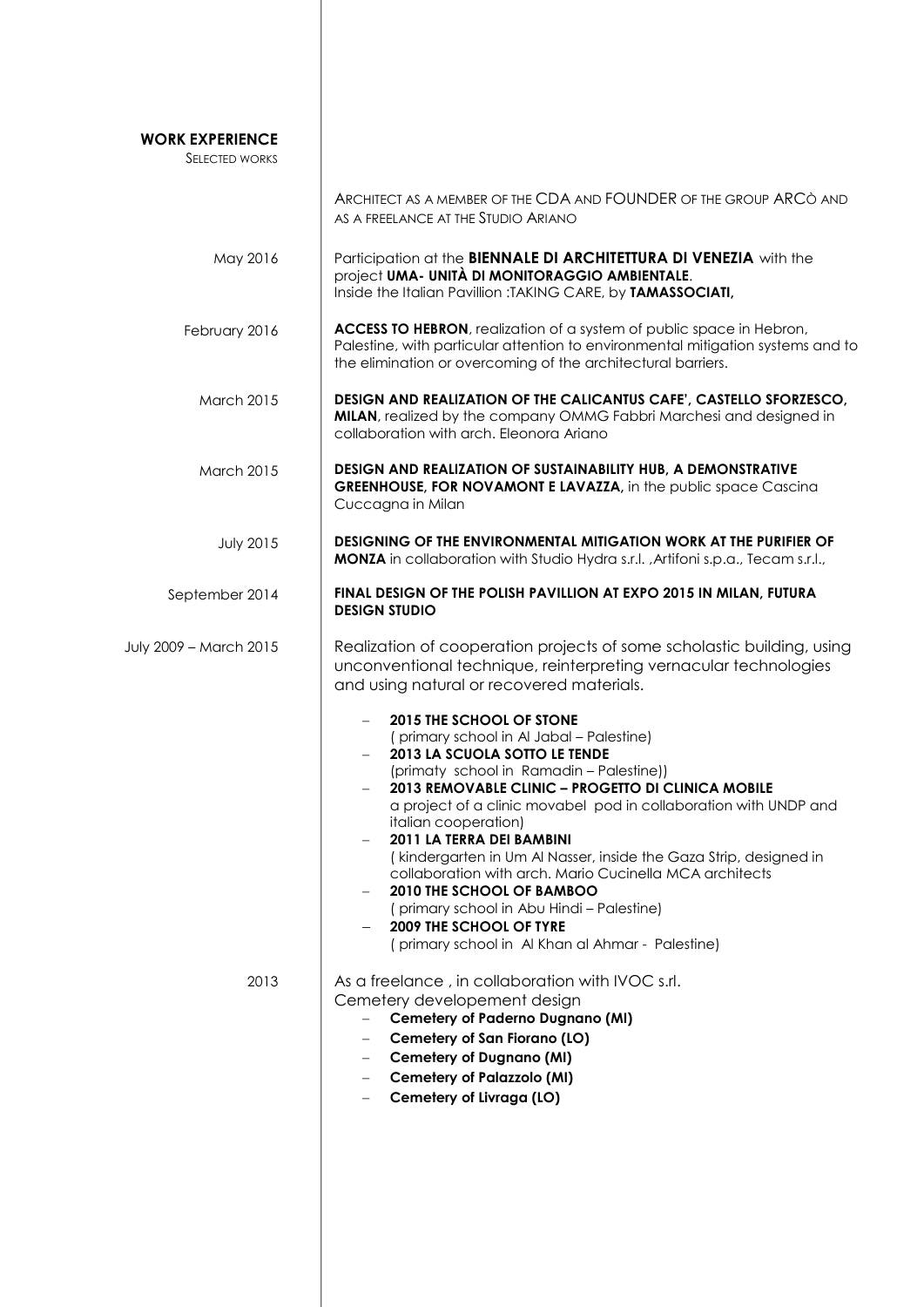| <b>Since 2007</b>                              | As a freelance in collaboration with arch Eleonora Ariano design and<br>realize residential and scholastic building<br>Selected realized work:<br>RESIDENTIAL BUILDING "LA MASCHERA", LODI (realized)<br><b>RESIDENTIAL BUILDING "ZEN", LODI (realized)</b><br>PRIMARY SCHOOL, CASOREZZO (realized)<br>PRIMARY SCHOOL, TORRED'ISOLA (designed)<br><b>KINDERGARDEN, VERRAYES (designed)</b><br>RESIDENTIAL BUILDING IN VIA SAN VINCENZO, MILAN (realized)<br>- PRIMARY SCHOOL, MALNATE (designed) |
|------------------------------------------------|--------------------------------------------------------------------------------------------------------------------------------------------------------------------------------------------------------------------------------------------------------------------------------------------------------------------------------------------------------------------------------------------------------------------------------------------------------------------------------------------------|
| <b>COMPETITION AND</b><br><b>AWARDS</b>        |                                                                                                                                                                                                                                                                                                                                                                                                                                                                                                  |
| Biennale di Architettura di<br>Venezia<br>2016 | <b>PARTECIPATION AT THE BIENNALE DI ARCHITETTURA DI VENEZIA 2016 as a</b><br>member of the group ARC <sub>Ò</sub> with the project <b>UMA UNITÀ DI MONITORAGGIO</b><br><b>AMBIENTALE.</b> A project realized in the Italian Pavillion, TAKING CARE, by<br>TAMASSOCIATI office - (as a member of the group ARCò)                                                                                                                                                                                  |
| Finalist project<br>2015                       | "MEDAGLIA D'ORO ALL'ARCHITETTURA ITALIANA" with the project THE<br>SCHOOL IN THE DESERT, designed by the group ARC <sub>Ò</sub> - promoted by La<br>Triennale di Milano in collaboration with MiBAC, Ministero per i Beni e le<br>Attività Culturali, and MADE expo - (as a member of the group ARCò)                                                                                                                                                                                            |
| Finalist project<br>2014                       | <b>IDEAS COMPETITION ABOUT THE TRANSFORMATION PROJECT OF THE EX</b><br><b>INDUSTRIAL AREA MHS RIBOLDI TOSCANINI IN PADERNO DUGNANO</b>                                                                                                                                                                                                                                                                                                                                                           |
| Special Award<br>2012                          | SPECIAL AWARD SELINUNTE FOR THE IMPROVEMENT OF THE HABITAT OF THE<br>SUSTAINABLE DESIGNING ACTIVITIES IN THE INTERNATIONAL COOPERATION.<br>(as a member of the group ARCò)                                                                                                                                                                                                                                                                                                                       |
| 2nd place project<br>2011                      | "INTERNATIONAL HOLCIM HAWARDS FOR SUSTAINABLE CONSTRUCTION - AREA<br>AFRICA AND MIDDLE EAST" realization of the school of bamboo in Abu<br>Hindi, Territori Occupati Palestinesi, July 2011<br>(as a member of the group ARCò)                                                                                                                                                                                                                                                                   |
| 2nd place project<br>2011                      | "PREMIO FONDAZIONE RENZO PIANO PER GIOVANI TALENTI" realization of the<br>school of bamboo in Abu Hindi, Territori Occupati Palestinesi, July 2011<br>(as a member of the group ARCò)                                                                                                                                                                                                                                                                                                            |
| Menzione speciale<br>2011                      | PREMIO INTERNACIONAL EME3 DE CIUDADES AL FESTIVAL INTERNAZIONALE DI<br>ARCHITETTURA DI BARCELLONA(WITH ARCÒ), realization of the school of<br>bamboo in Palestina - (as a member of the group ARCò)                                                                                                                                                                                                                                                                                              |
| 2nd place project<br>2011                      | <b>IDEAS COMPETITION ABOUT THE ENVIRONMENTAL IMPROVEMENT AND</b><br><b>ADAPTATION OF THE PURIFIER OF LODI</b><br>(as a member of the group ARCò)                                                                                                                                                                                                                                                                                                                                                 |
| 2nd place project<br>2008                      | <b>IDEAS COMPETITION ABOUT THE ARCHITECTURAL DESIGN OF THE NEW NURSERY</b><br><b>SCHOOL IN MALNATE (BS)</b>                                                                                                                                                                                                                                                                                                                                                                                      |
| 3rd place project<br>2008                      | <b>IDEAS COMPETITION ABOUT THE, TRANSFORMATION PROJECT OF THE DOME</b><br><b>SQUARE IN BAGNATICA.</b>                                                                                                                                                                                                                                                                                                                                                                                            |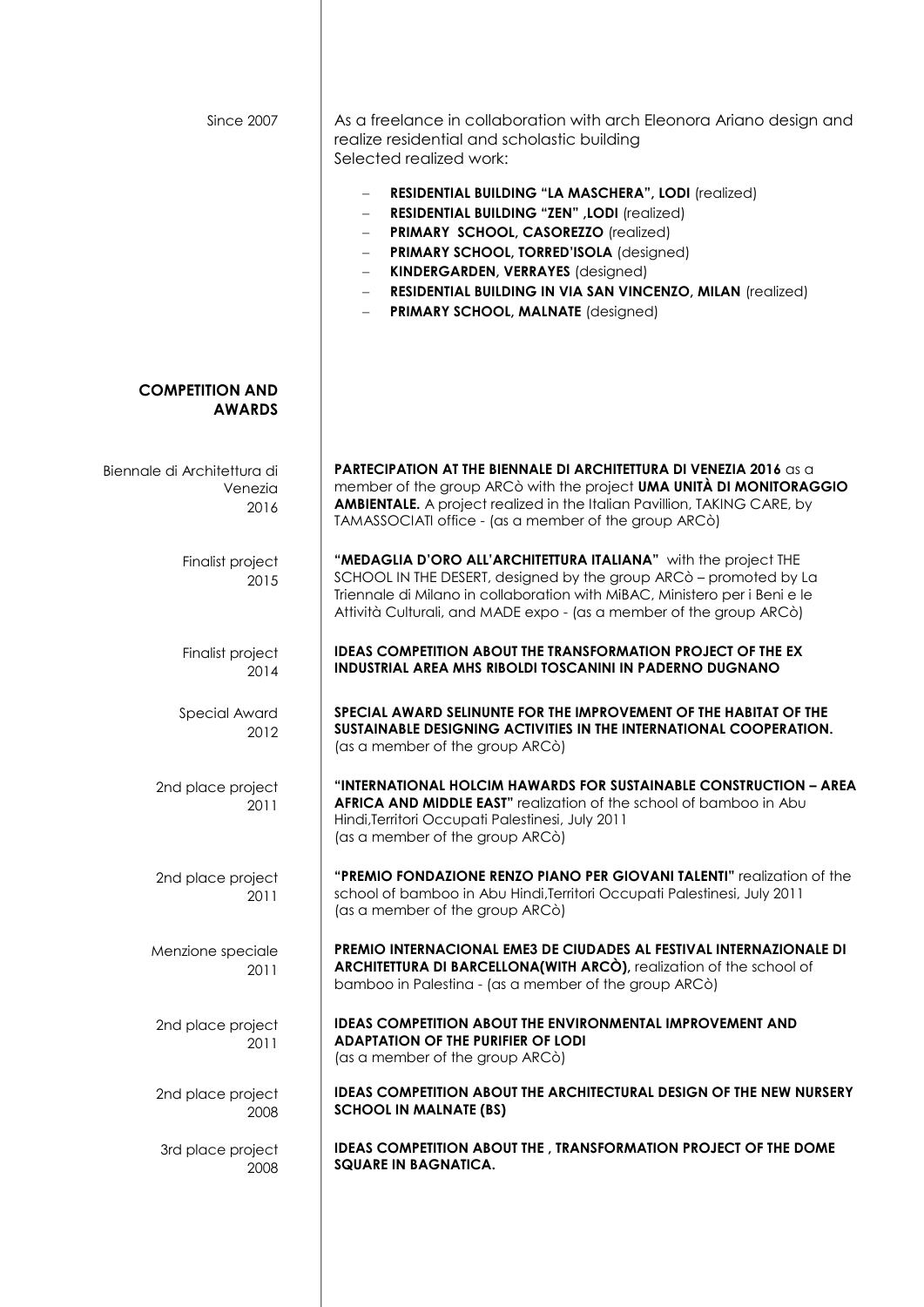| <b>PUBLICATIONS</b> |                                                                                                                                                                                                                                                                                                                                                                                                                                      |
|---------------------|--------------------------------------------------------------------------------------------------------------------------------------------------------------------------------------------------------------------------------------------------------------------------------------------------------------------------------------------------------------------------------------------------------------------------------------|
| 2016                | <b>NECESSITA' NATURALI - NATURAL NECESSITY</b><br>ARCHETIPO Nº105<br>Edited by New Buisness Media<br>ISSN 1828 - 4450 60105                                                                                                                                                                                                                                                                                                          |
| 2016                | <b>PARLANDO DI BIBLIOTECHE - in PERCEPIRE LO SPAZIO:30</b><br>BIBLIOTECHE PER MILANO (SPEAKING ABOUT LIBRARIES, in<br>PERCEIVING THE SPACE: 30 LIBRARIES IN MILAN)<br>Curated by Katia Accossato, Luigi Trentin<br>ISBN 9788891615206                                                                                                                                                                                                |
| 2013                | L'ABITARE INCERTO - SPAZI RESIDENZIALI ALL'INTERNO DELLA<br>RESIDENZA AD ALTA DENSITÀ (UNDEFINED LIVING - RESIDENTIAL<br>SPACE INSIDE THE HIGH DENSITY RESIDENCE)<br>Edited by II miolibro.it (Ph.D. thesis publication)<br>ISBN 9788891064226                                                                                                                                                                                       |
| 2011                | LA MISURA DEL TERRITORIO (The limit of the territory)<br>Edited by Politecnica, Maggioli editore - in: Contemporary<br>architecture in the historical city - Six proposals for rethinking<br>hospital excellences in University of Pavia & Tongji University of<br>Shanghai italian chinese curriculum 2010/2011 course of<br>architectural composition 3 - scientific committee Angelo<br>Bugatti & Zheng Shiling - ISBN 8838760365 |
| 2011                | COSTRUIRE IN PALESTINA. LA SOSTENIBILITÀ COME FATTO SOCIALE<br>(Building in Palestina. Sustainability as a social affair) an article in<br>BIO, a magazine about biological culture<br>Edited by Edizione Agone, Brescia - ISBN 9788891064226                                                                                                                                                                                        |
| 2010                | LA MISURA DELL'ESPANSIONE (The limit of the expansion)<br>Edited by Politecnica, Maggioli editore - in: Edifici alti e<br>paesaggio - progetti strategie ricerche per la città'<br>contemporanea (High building and landscape - projects,<br>strategies and research for the contemporary city)- edited by<br>Marco Bovati, Andrea Difranco - ISBN 8838744343                                                                        |
| 2009                | <b>ISTRUZIONE PER L'USO</b> (Comprehensive guide) article in Costruire.<br>Rivista di architettura nº134 (Building. Megazine of architecture<br>n°134) edited by Edizione Agone, Brescia                                                                                                                                                                                                                                             |
|                     | ARCÒ'S WORKS HAVE BEEN PUBLISHED IN MANY NATIONAL AND INTERNATIONAL<br>MAGAZINES, THEMATIC MONOGRAPHES AND MANY WEBSITES.<br>SELECTED PRESTIGIOUS MAGAZINES:                                                                                                                                                                                                                                                                         |
| 2016                | • Arquitectura viva $n^{\circ}185$<br>• Arketipo n°105 (see Annex 08.)<br>• Summa+ n°153 (UMA biennale project exposition) (see Annex 09.)                                                                                                                                                                                                                                                                                           |
| 2015                | Casabella n°854 (Arcò, MCA architects – nursery center<br>$\bullet$<br>in Um al Naser, Gaza) (see Annex 10.)<br>LOTUS n°158 - People in Motion<br>$\bullet$<br>OASE journal for architecture n°95 (Arcò, MCA<br>$\bullet$<br>architects - nursery center in Um al Naser, Gaza -<br>interview with ARCò ) (see Annex 11.)                                                                                                             |
| 2014                | <b>Ottagono nº268</b> (social design – Libertà nell'accesso.<br>$\bullet$<br>Progettare soluzioni locali per sviluppare comunità                                                                                                                                                                                                                                                                                                     |